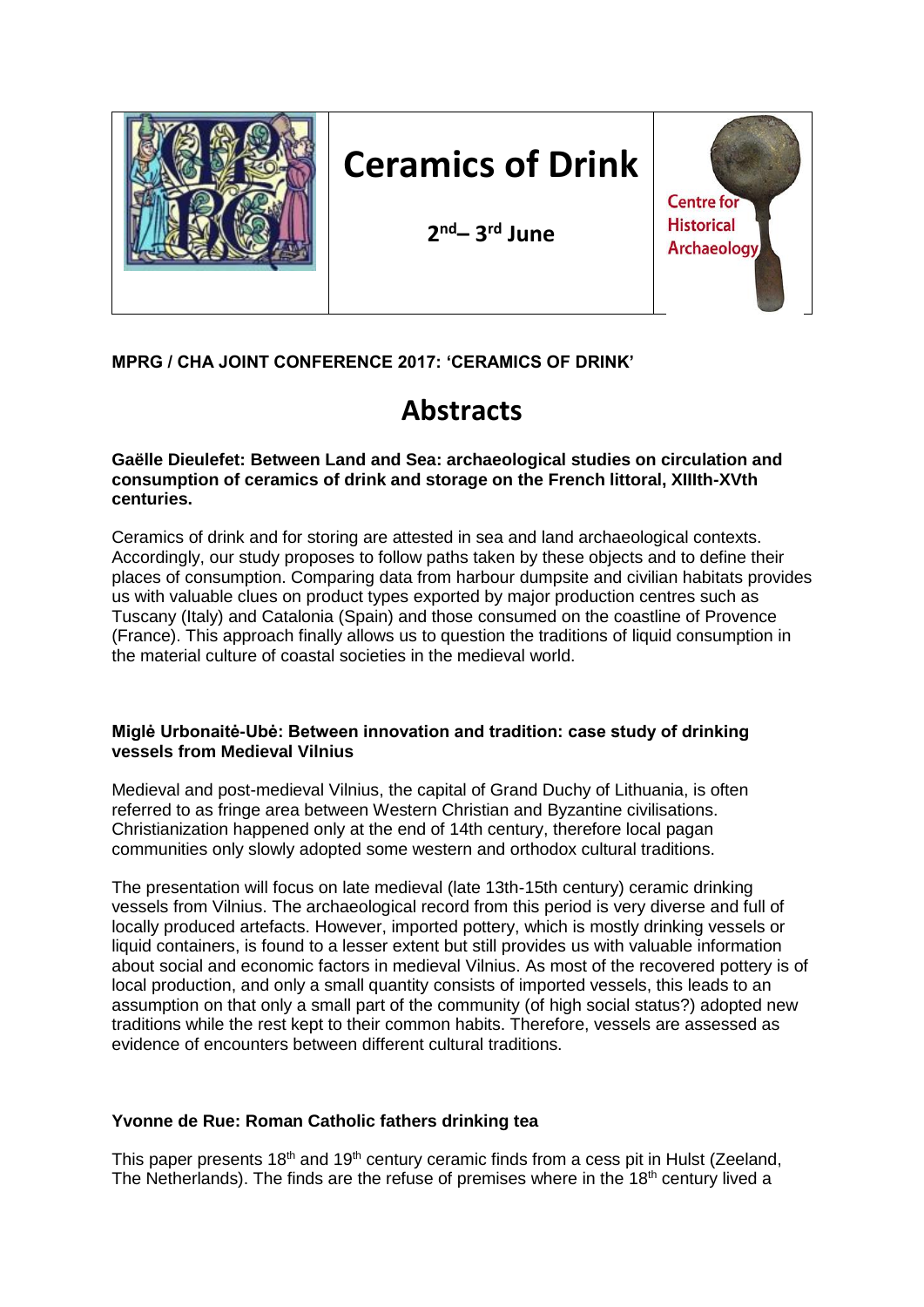community of Roman Catholic fathers. It provides an insight in drinking habits of an upper class religious community.

The ceramic assemblage shows a strong predominance of objects related to drinking tea. It contained numerous pieces of tea sets in Chinese porcelain, and British and continental industrial wares. In a time when inhabitants of inland regions of the Low Countries hardly knew what tea drinking was, these people used at least 22 different tea sets.

The results of this ceramic study sheds light not only on tea drinking practices, but also on display function, shifting fashions, the importance of sea trade, and patterns in the spreading of ideas and goods in the Low Countries.

#### **Chris Jarrett: Bed and breakfast (lunch and dinner) in post-medieval London**

Analysis of closed groups of finds (pottery, glass, metal and clay tobacco pipes) from inns on Borough High Street, a tap room from the Fleet Prison and a dining room from late 19thcentury Walham Green, Fulham, give an insight into the material culture of establishments used for eating and drink.

#### **Craig Cessford: Form, fabric and function: ceramic choices at Clapham's Coffeehouse, Cambridge**

An assemblage deposited in Cambridge, England, in *c.* 1775-80 that can be unambiguously associated with Clapham's Coffeehouse provides extremely rich archaeological insights into the consumption of various drinks at a particular time and place. With a substantial number of vessels linked to the consumption of coffee, tea, chocolate and a range of alcoholic beverages this assemblage demonstrates how different ceramic forms, fabrics and types of decoration were associated with different drinks. This paper will explore why certain forms and fabrics were associated with particular beverages. In addition to examining this particular context, it will also consider its relationship to both the global consumption of beverages in the mid/late 18th century and to longer term local trends.

#### **Rachel Askew: "It Comes In Pints?" Measuring Capacity in Early Modern Ceramics**

The seventeenth and early eighteenth centuries witnessed increasing control over alcoholic measures. This is most clearly seen in ceramic mugs produced in the reigns of William III and Anne, which bear their respective initials to demonstrate they held an official capacity. However, a study of contemporary documents by the *Intoxicants Project,* a collaboration between the University of Sheffield and Victoria and Albert Museum, have demonstrated the complex social discourse surrounding measures and capacity. Court cases demonstrate the confusion caused by separate systems of measurement for grain, ale, beer and wine, as well as highlighting the presence of unscrupulous innkeepers only too happy to serve short measure. This paper explores the relationship between ceramic drinking vessels, capacity and measure and demonstrates how such artefacts, rather than being passive containers, were very much active in the consumption of alcohol during this period.